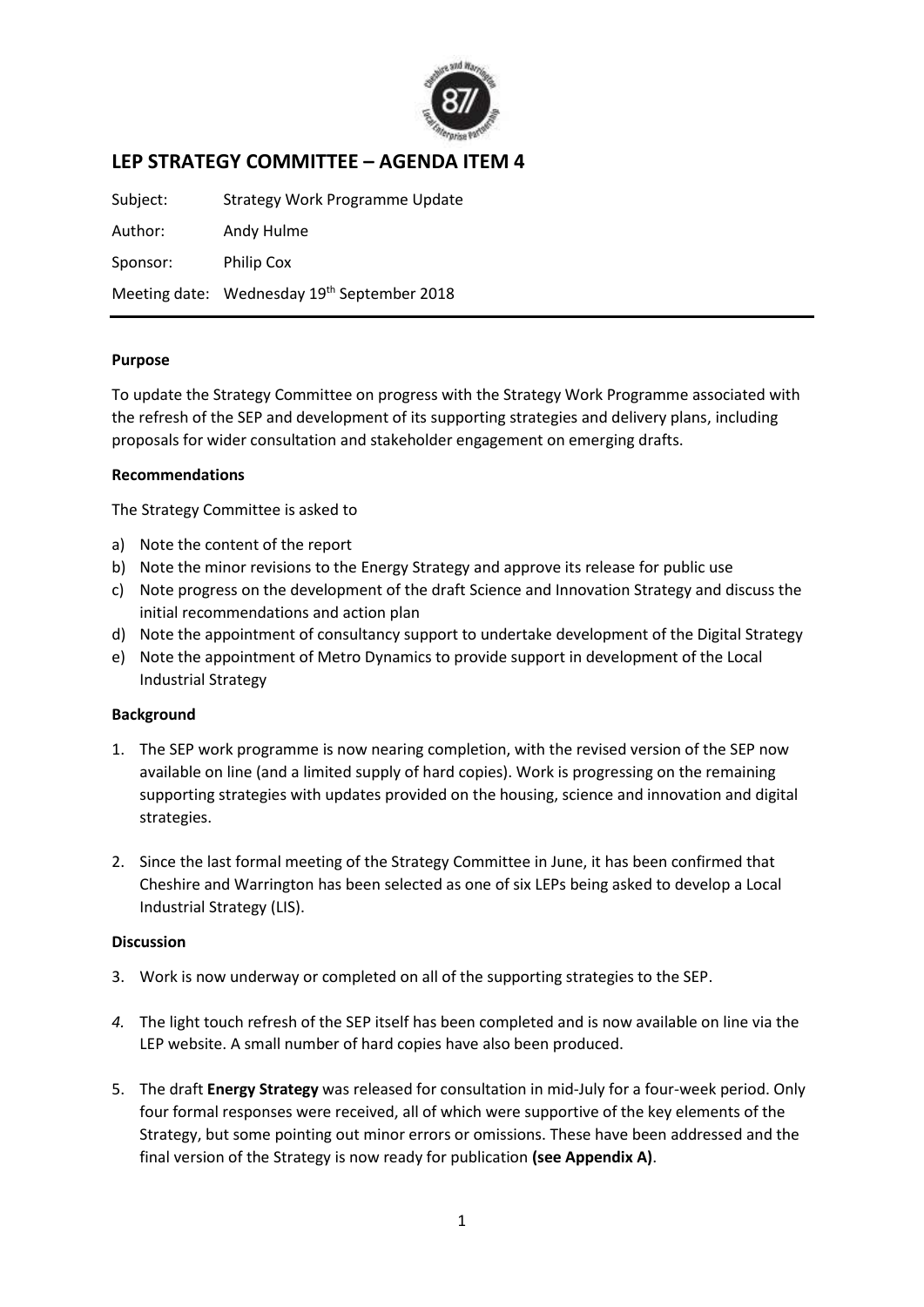

## *The Strategy Committee is asked to note the minor revisions to the Energy Strategy and approve its release for public use*

### *Quality of Place*

- 6. The draft public-facing version of the **Quality of Place** Strategy will shortly be available for review by the Strategy Committee.
- 7. An informal meeting of the Strategy Committee was held on Thursday 26<sup>th</sup> July to look at the emerging Science Corridor investment propositions, marketing propositions and messaging.

### *Housing*

8. An initial draft of the **Housing Strategy** has been received from the Consultants (GL Hearne) and has been reviewed by LEP Officers. Work is now underway to refine the key points to be highlighted through the Strategy and to condense the detailed, 80-page report into a more accessible format.

### *Science and Innovation*

9. Development of the **Science and Innovation** strategy is nearing completion with the initial draft document attached for information at **Appendix B**. A further stakeholder session has been arranged for Thursday 20<sup>th</sup> September to gather feedback on the draft from those attendees at the previous workshop programme. A draft version for publication will be presented to the November Strategy Committee.

# *The Strategy Committee is asked to note the progress in the development of the Science and Innovation Strategy and discuss the initial recommendations and action plan.*

### *Digital Strategy*

10. Following a competitive tender process, the LEP has appointed PCSG to provide support to develop our **Digital Strategy**. The company has extensive experience of developing such strategies for government departments, local authorities and businesses. An inception meeting is due to take place  $w/c$  17<sup>th</sup> September with a draft of the strategy prepared in time for consideration at the November Strategy Committee meeting.

### *The Strategy Committee is asked to note the consultancy support for the development of the Digital Strategy.*

### *Local Industrial Strategy*

- 11. Government announced shortly before the parliamentary recess at the end of July that Cheshire and Warrington is one of six areas invited to be part of the second wave of development of Local Industrial Strategies.
- 12. The LEP has moved quickly to engage external consultancy support to review our evidence base in the context of the industrial strategy priorities. Metro dynamics, who supported the refresh of the SEP in 2017, have been appointed and a copy of their proposal (minus financial data) is attached as **Appendix C**.